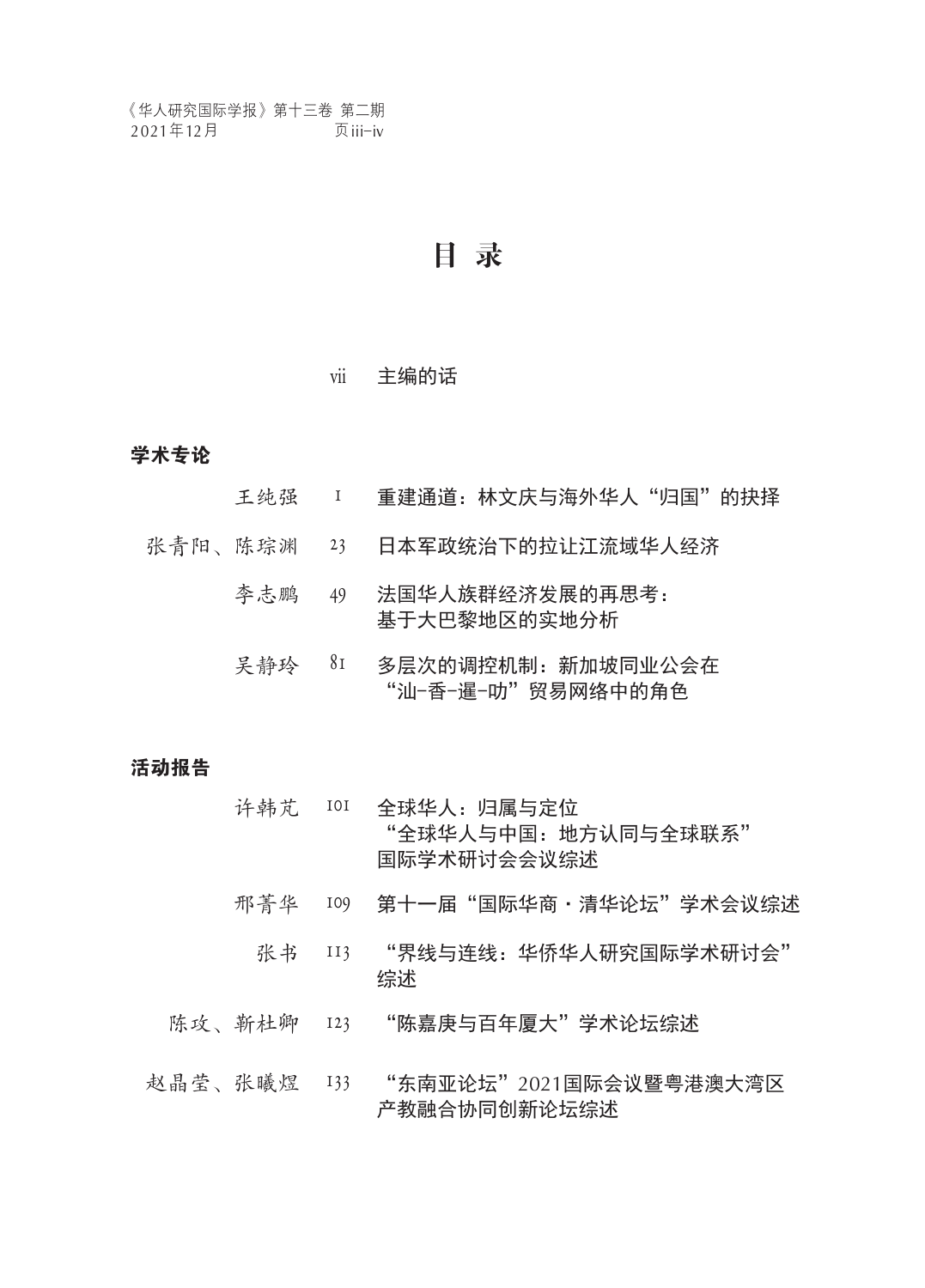iv 华人研究国际学报·第十三卷 第二期

#### 书评

- 苏庆华 143 李志贤《蓝十春秋:新加坡潮人善堂考》(2017)
- 张洵君 149 费晟《再造金山:华人移民与澳新殖民地生态 变迁》(2021)
- 冯立军 155 滨下武志著、王珍珍译《资本的旅行:华侨、 侨汇与中华网》(2021)
- 张慧梅 161 林致华《梧桐入云: 我的父亲林梧桐和他的 中国情》(2021)
- 上官小红 169 王纯强《重返故国成异乡:厦门与归国华人 (1843–1938)》(2021,英文)

#### 征稿启事

#### 订阅办法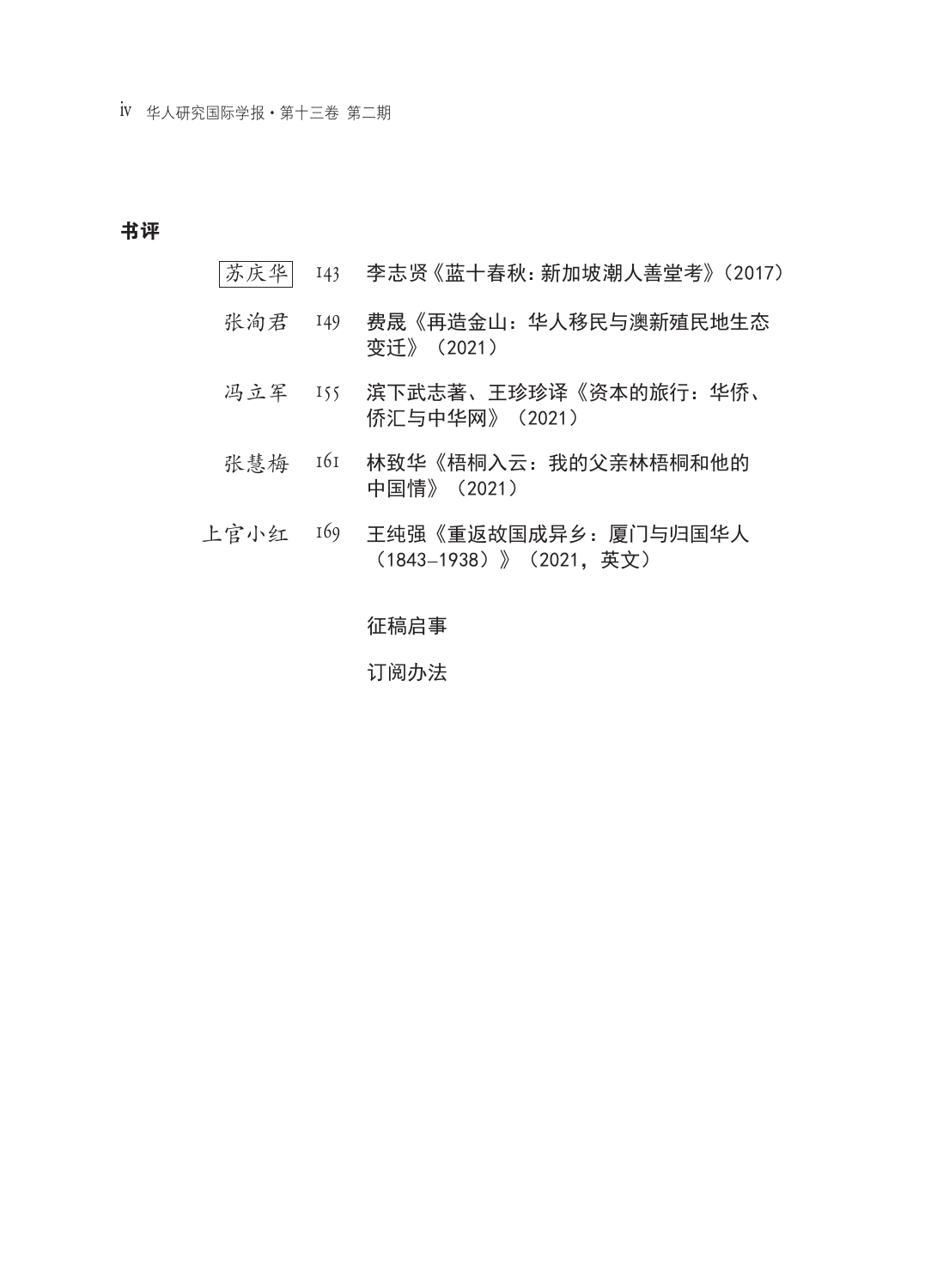The International Journal of Diasporic Chinese Studies Volume 13 Number 2 December 2021 v–vi

# **Contents**

### vii **Chief Editors' Notes**

## **Academic Articles**

| ONG Soon Keong                     | Ι  | Re-establishing Corridors: Lim Boon Keng and<br>Overseas Chinese Decision to Return to China                                   |
|------------------------------------|----|--------------------------------------------------------------------------------------------------------------------------------|
| ZHANG Qingyang,<br>CHEN Tsung-Yuan | 23 | Sarawak Chinese Economy under Japanese Occupation<br>in Rajang River Basin                                                     |
| LI Zhipeng                         | 49 | Rethinking the Chinese Ethnic Economy in France: The<br>Case of the Paris Region                                               |
| WU Jingling                        | 81 | A Multilayer Regulation System: The Roles of Singapore<br>Guilds in "Shantou-Hong Kong-Siam-Singapore" Trade<br><b>Network</b> |

## **Activity Reports**

| XU Hanpeng                     | 101 | Global Chinese: Belonging and Positioning — An<br>Overview of the International Conference of "Global<br>Chinese and China: Local Identity and Global<br>Connections" |
|--------------------------------|-----|-----------------------------------------------------------------------------------------------------------------------------------------------------------------------|
| XING Jinghua                   | 109 | An Overview of the 11th Tsinghua Forum on Global<br>Chinese Entrepreneurs                                                                                             |
| <b>ZHANG</b> Shu               | II3 | An Overview of "Boundaries and Bonds:<br>An International Conference on Chinese Diaspora"                                                                             |
| CHEN Gong,<br><b>IN</b> Duqing | 123 | An Overview of the "Tan Kah Kee and Xiamen University<br>Centenary Celebration" Academic Conference                                                                   |